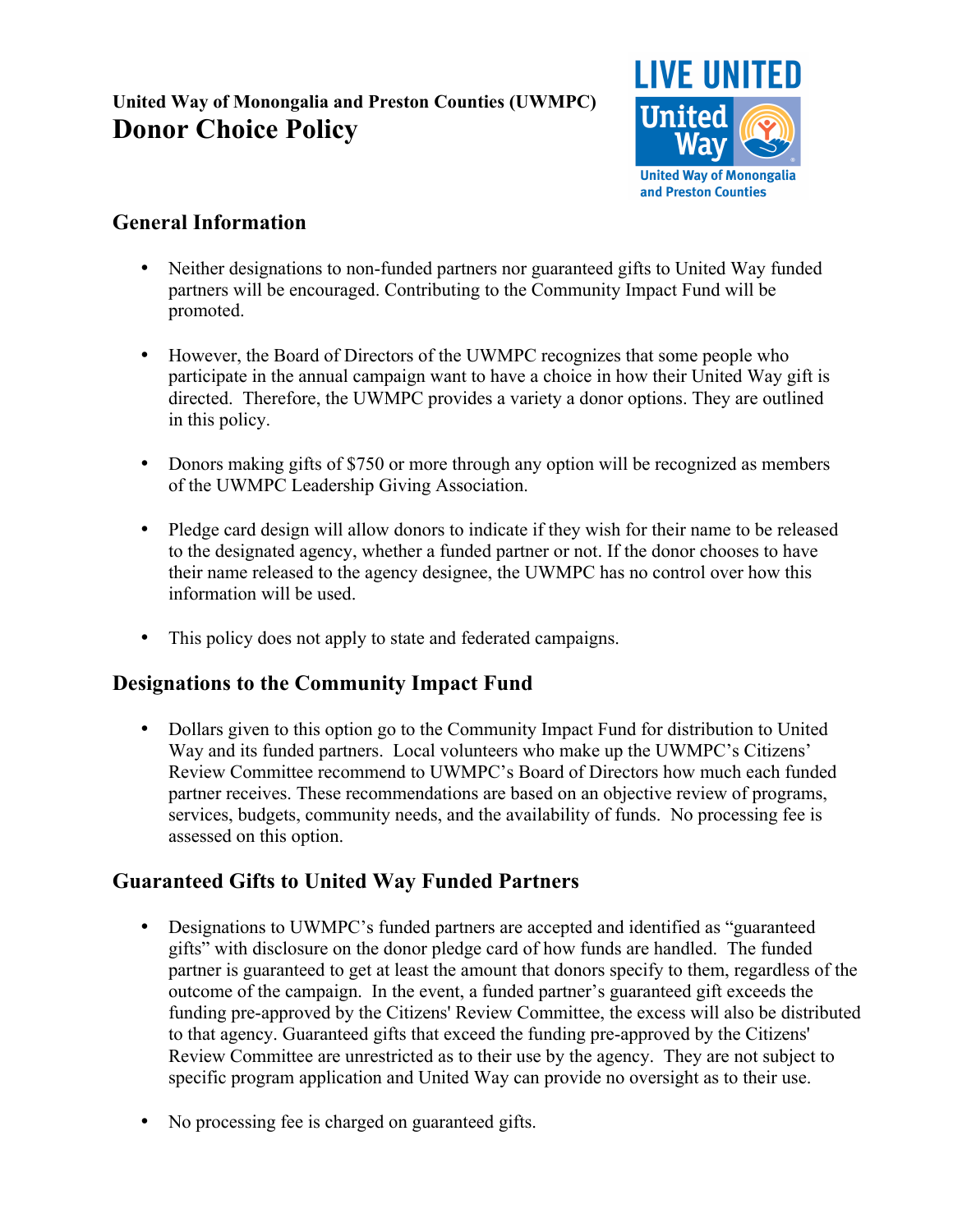- Depending upon campaign and designation results, adjustments may be made to funded partners' allocations in December prior to the funding year beginning in January.
- UWMPC funded partners will be asked to report all resources to the Citizens' Review Committee, including those designations received from other United Ways.
- A negative designation to a funded partner is offered, but not encouraged. (*Refer to the UWMPC Negative Designation Policy.*)

#### **Designations to Other United Way Organizations**

- Contributions to other United Ways are not contributions to the Community Impact Fund. Consequently, the UWMPC provides no oversight to the use of those contributions and is unable to guarantee how those contributions will be used.
- Many people who work in Monongalia or Preston counties prefer to send a portion or all of their contribution to a hometown United Way operating in another county or state. Our United Way will forward this contribution as a service to the donor.
- Before payment, all designated contributions received will be adjusted appropriately to reflect collection loss. The uncollectible fee will be calculated based on actual collections from the company.
- No uncollectable fee will be taken from cash and check contributions.
- No other fees will be assessed.
- The schedule of disbursements of designations will comply with United Way Worldwide's Membership Standards.

#### **Designations to Non-Funded Partner Health and Human Services Organizations**

- A Non-UW funded partner must qualify for receipt of funds through the UWMPC by meeting all of the following requirements:
	- 1. Be a direct provider of health and human services.
	- 2. Have received a certificate of tax exemption under Code 501 (c) (3) or under 501 (c) for 501 (c) (3) purposes from the I.R.S. Other non-profit organizations may be considered if other requirements are met.
	- 3. Be registered with the Secretary of State for WV or hold the equivalent applicable state registration as a not-for-profit organization.
	- 4. Comply with Anti-Terrorism Agreement.
	- 5. The agency must provide upon request copies of these certificates to the UWMPC prior to disbursement of designated funds to the agency.